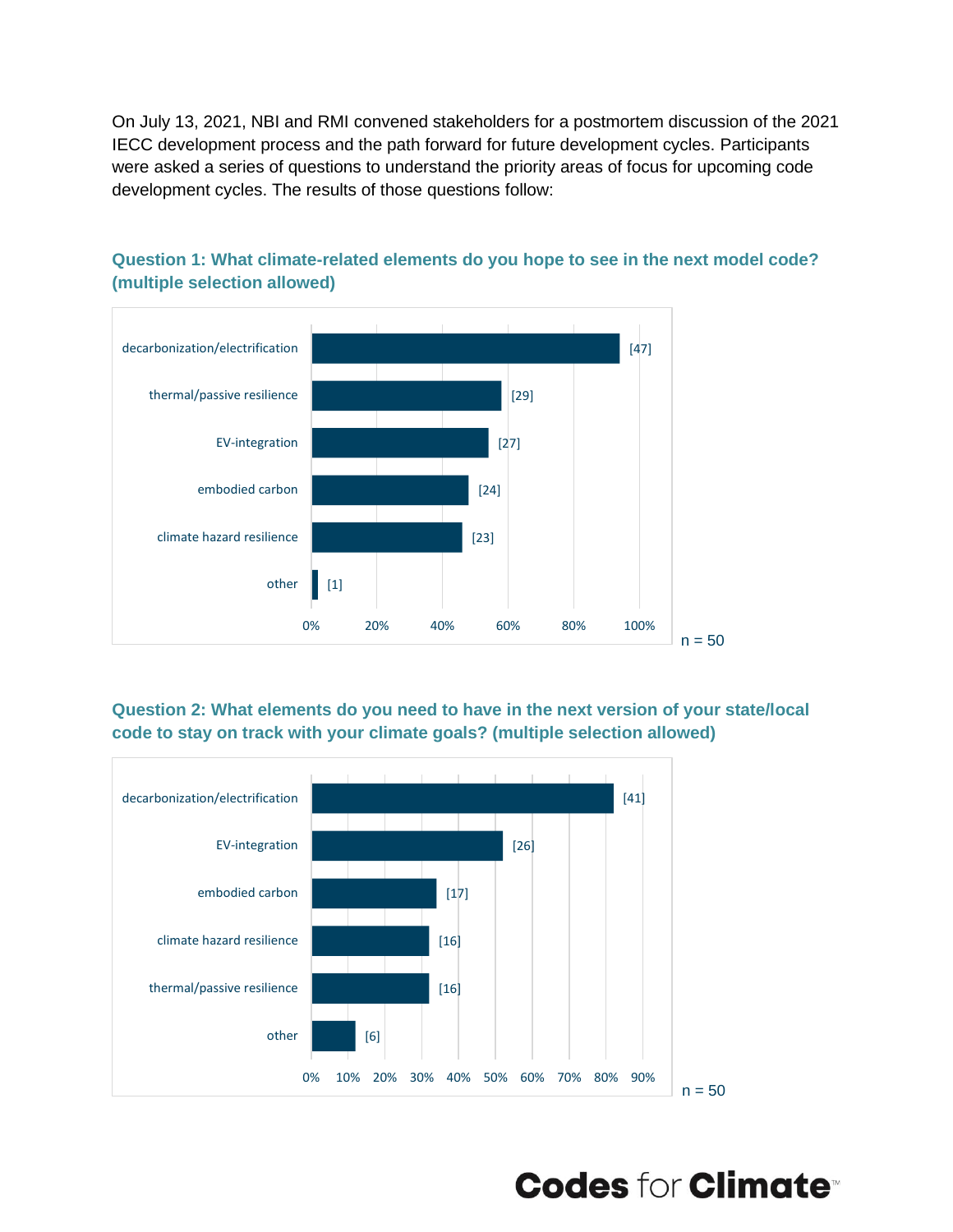

**Question 3: Do you have different expectations of code progress for residential and commercial construction? (single selection required)**

**Question 4: Do you have different expectations of the code to deliver progress on new construction and existing buildings? (multiple selection allowed)**



**Codes for Climate<sup>®</sup>**